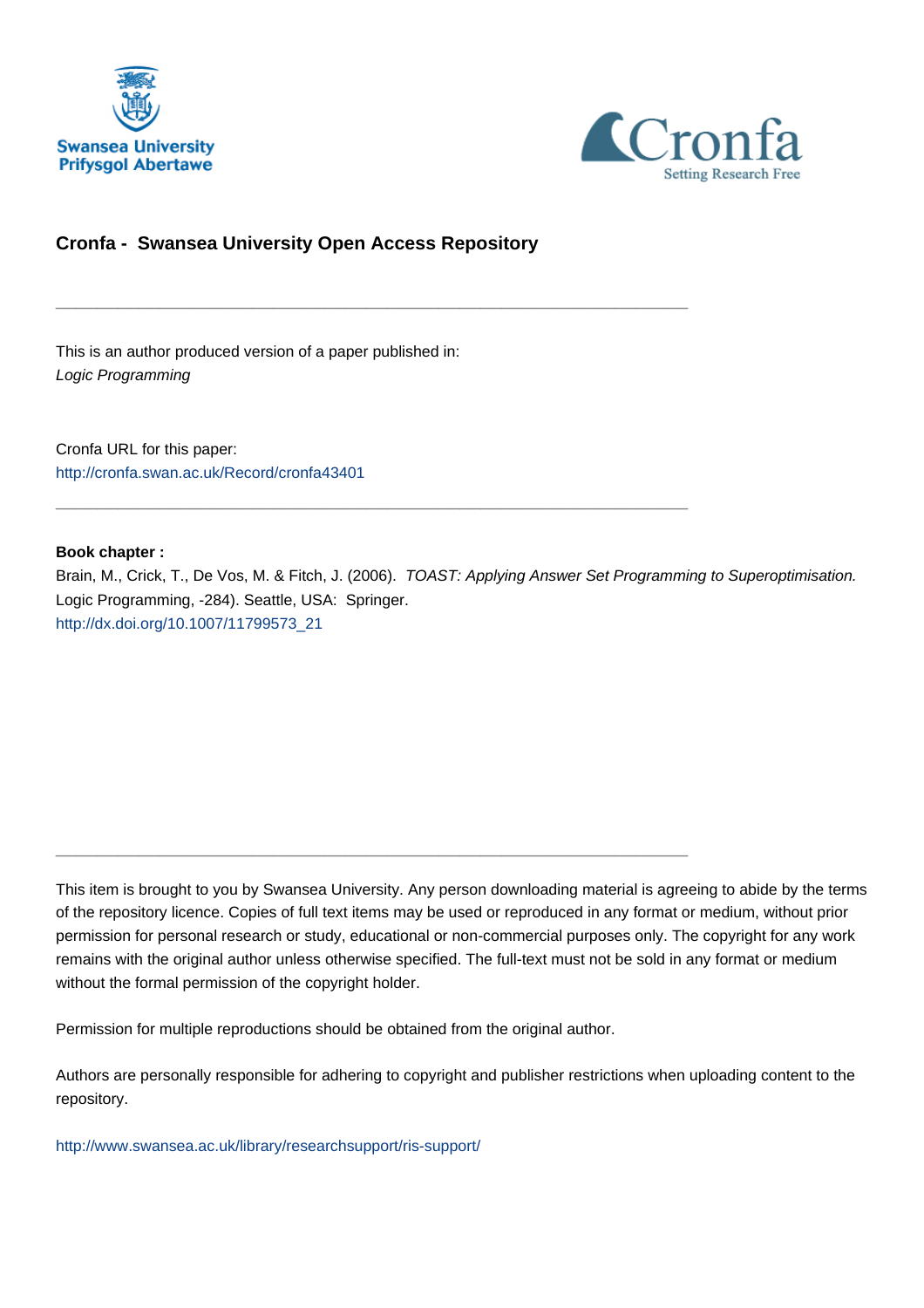# **TOAST: Applying Answer Set Programming to Superoptimisation**

Martin Brain, Tom Crick, Marina De Vos and John Fitch

Department of Computer Science University of Bath Bath BA2 7AY, UK mjb,tc,mdv,jpff @cs.bath.ac.uk

**Abstract.** Answer set programming (ASP) is a form of declarative programming particularly suited to difficult combinatorial search problems. However, it has yet to be used for more than a handful of large-scale applications, which are needed to demonstrate the strengths of ASP and to motivate the development of tools and methodology. This paper describes such a large-scale application, the TOAST (Total Optimisation using Answer Set Technology) system, which seeks to generate optimal machine code for simple, acyclic functions using a technique known as superoptimisation. ASP is used as a scalable computational engine to handle searching over complex, non-regular search spaces, with the experimental results suggesting that this is a viable approach to the optimisation problem and demonstrates the scalability of a variety of solvers.

## **1 Introduction**

Answer set programming (ASP) is a relative new technology, with the first computation tools only appearing in the late 1990s [1, 2]. Initial studies have demonstrated [3] that it has potential in many areas, including automatic diagnostics [4, 5], agent behaviour and communication [6], security engineering [7] and information integration [8]. However, larger production-scale applications are comparatively scarce. One of the few examples of such a system is the *USA-Advisor* decision support system [5] for the NASA Space Shuttle. It modelled a complex domain in a concise way; although of great significance to the field it is, in computational terms, relatively small. The only large and difficult programs most answer set solvers have been tested on are synthetic benchmarks; thus it is not yet known how well these algorithms and implementations scale.

This paper investigates the possibility of using ASP technology to generate optimal machine code for simple functions. Modern compilers only provide code improvements via a range of approximations rather than generating truly optimal code; none of these existing techniques, or approaches to creating new techniques, are likely to change the current state of play.

An approach to generating optimal code sequences is called superoptimisation [9]. One of the main bottlenecks in this process is the size of the space of possible instruction sequences, with most superoptimising implementations relying on brute force searches to locate candidate sequences and then approximate equivalence verification.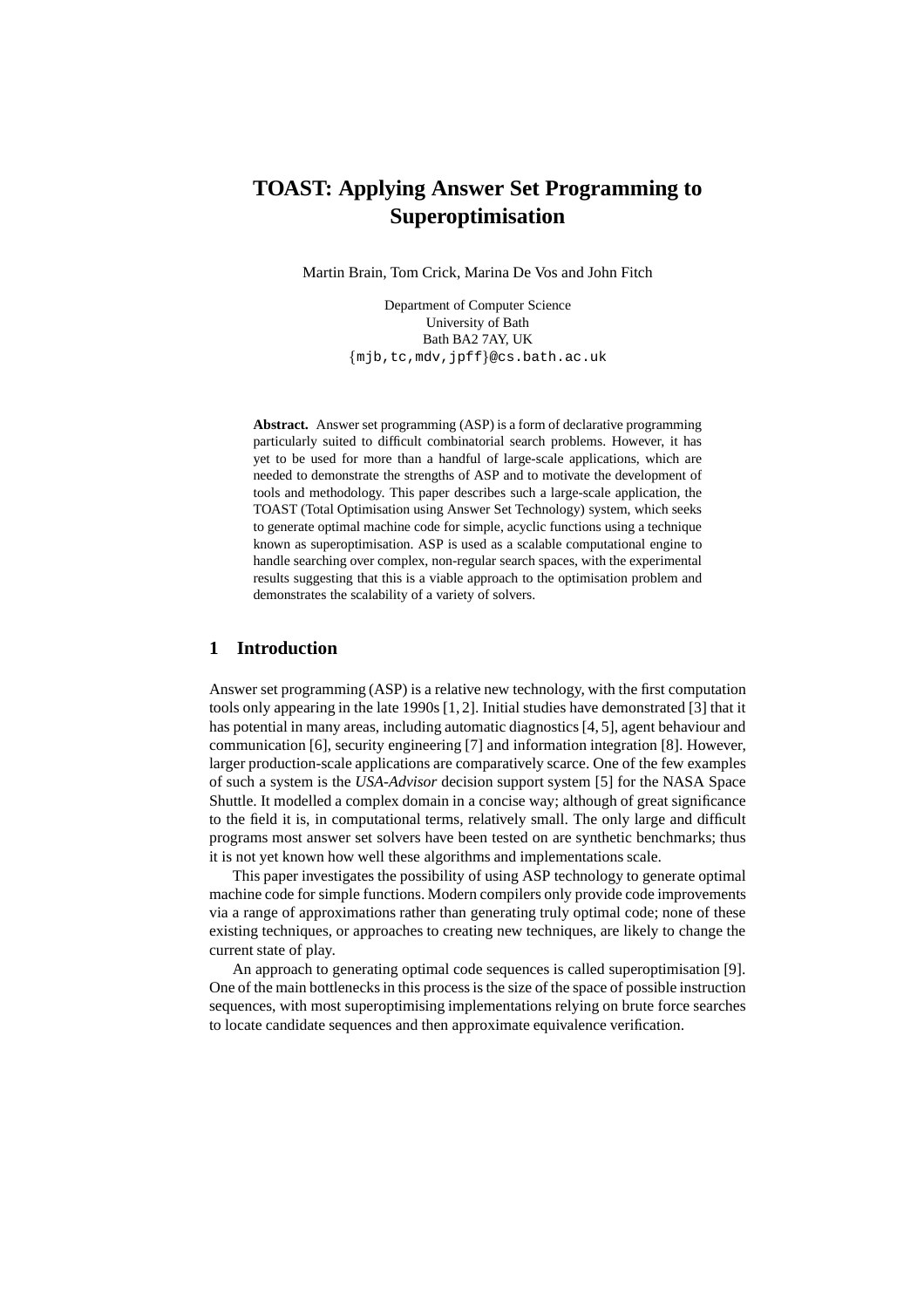From an ASP perspective, the TOAST project provides a large-scale, real-world application, with certain programs containing more than a million ground rules. From a compiler perspective, it might be a step towards tools that can generate truly optimal code, which could have an impact on many areas, especially resource-critical environments such as embedded systems and high performance computing.

This paper presents the results of the first phase of the TOAST project, with the infrastructure complete and three machine architectures implemented. At present, offthe-shelf solvers are used without any domain-specific optimisations, so the results we present provide not only useful benchmarks for TOAST, but also for the answer set solvers themselves.

# **2 The Problem Domain**

Before describing the TOAST system and how it uses answer set technology, it is important to consider the problem that it seeks to solves and how this fits into the larger field of compiler design.

#### **2.1 Compilers and Optimisation**

Optimisation, as commonly used in the field of compiler research and implementation, is something of a misnomer. A typical compiler targeting assembly language or machine code will include an array of code improvement techniques, from the relatively cheap and simple (such as identification of common sub-expressions and constant folding) [10] to the costly and esoteric (such as auto-vectorisation and inter-function register allocation) [11]. However, none of these generate optimal code; the code that they output is only improved (though often to a significant degree). All of these techniques identify and remove specific inefficiencies, but it is impossible to guarantee that the code could not be further improved.

Further confusion between code improvement and the generation of optimal code is created by complications in defining optimality. In the linear case, a shorter instruction sequence is quite clearly better<sup>1</sup>. However, if the code branches, but is acyclic, a number of definitions are possible: shortest average path, shortest over all sequences, etc. For code containing cycles, it is not possible to define optimality in the general case. To do so would require calculating how many times the body of the loop would be executed – a problem equivalent to the halting problem. To avoid this and other problem areas, such as equivalence of floating point operations, this paper only considers optimality in terms of the number of instructions used in acyclic, integer-based code.

It is also important to consider the scale of savings that are likely to be achieved. The effect of improvements in code generation for an average program have been estimated as a 4% speed increase per year<sup>2</sup> [12]. In this context, a saving of just one or two

<sup>&</sup>lt;sup>1</sup> Although the TOAST approach could be easily generalised to handle them, this paper ignores complications such as pipelining, caching, pre-fetching, variable-instruction latency and superscalar execution.

<sup>&</sup>lt;sup>2</sup> This may seem very low in comparison with the increase in processing power created by advances in processor manufacture. However, it is wise to consider the huge disparity in research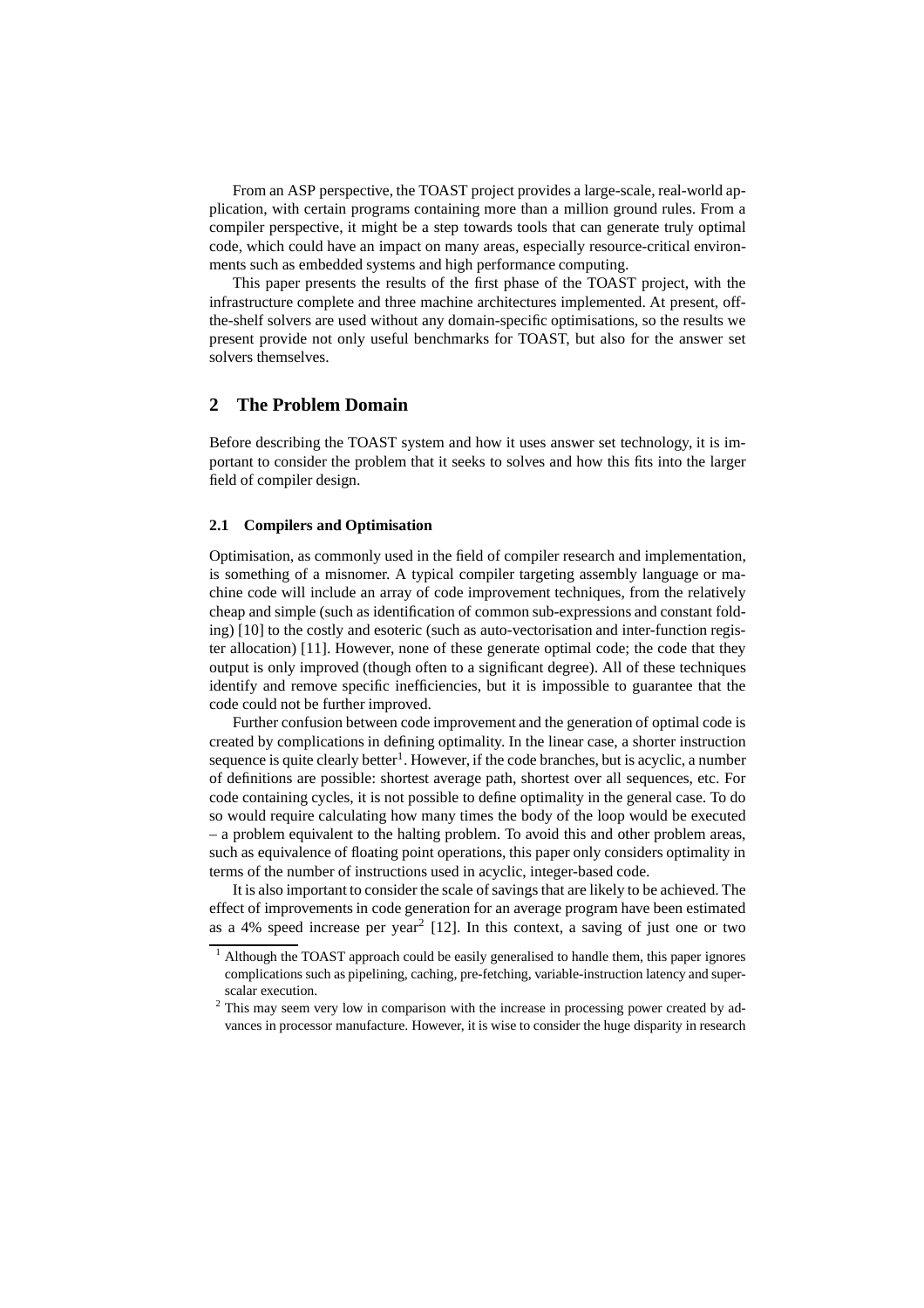instructions is significant, particularly if the technique is widely applicable or can be used to target 'hot spots', CPU-intensive sections of code.

#### **2.2 Superoptimisation**

Superoptimisation is a radically different approach to code generation, first described by Massalin [9]. Rather than starting with crudely generated code and improving it, a superoptimiser starts with the specification of a function and performs an exhaustive search for a sequence of instructions that meets this specification. Clearly, as the length of the sequence increases, the search space potentially increases at an exponential rate. This makes the technique unsuitable for use in normal compiler toolchains, though for improving the code generators of compilers and for targeting key sections of performance critical functions, the results can be impressive.

A good example of superoptimisation is demonstrated by the sign function [9], which returns the sign of a binary integer, or zero if the input is zero:

```
int signum(int x)
{
   if (x > 0) return 1;
   else if (x < 0) return -1;
   else return 0;
}
```
A simple compilation of this function would generate ten or so instructions, including at least two conditional branch instructions. A skilled assembler programmer might manage to implement it in four instructions with only one conditional branch. Current state of the art compilers can normally achieve the same. However, superoptimisation of this function (here for the SPARC-V7 architecture) gives the following sequence of three instructions:

```
! input in %i0
addcc %i0 %i0 %l1
subxcc %i0 %l1 %l2
addx %l2 %i0 %o1
! output in %o1
```
Not only is this sequence shorter, it does not require any conditional branches, a significant saving on modern pipelined processors. This example shows another interesting property of code produced by superoptimisation: it is not obviousthat this computes the sign of a number or how it does so. The pattern of addition and subtraction 'cancels out', with the actual computation being done by how the carry flag is set and used by each instruction (instructions whose names include cc set the carry flag, likewise x denotes instructions that use the carry flag). Such inventive uses of the processor's features are common in superoptimised sequences; when the GNU Superoptimizer (GSO) [13] was used to superoptimise sequences for the GCC port to the POWER architecture, it produced a number of sequences that were shorter than the processor's designers thought possible!

spending in the two areas, as well as the link between them: most modern processors would not achieve such drastic improvements without advanced compilers to generate efficient code for them.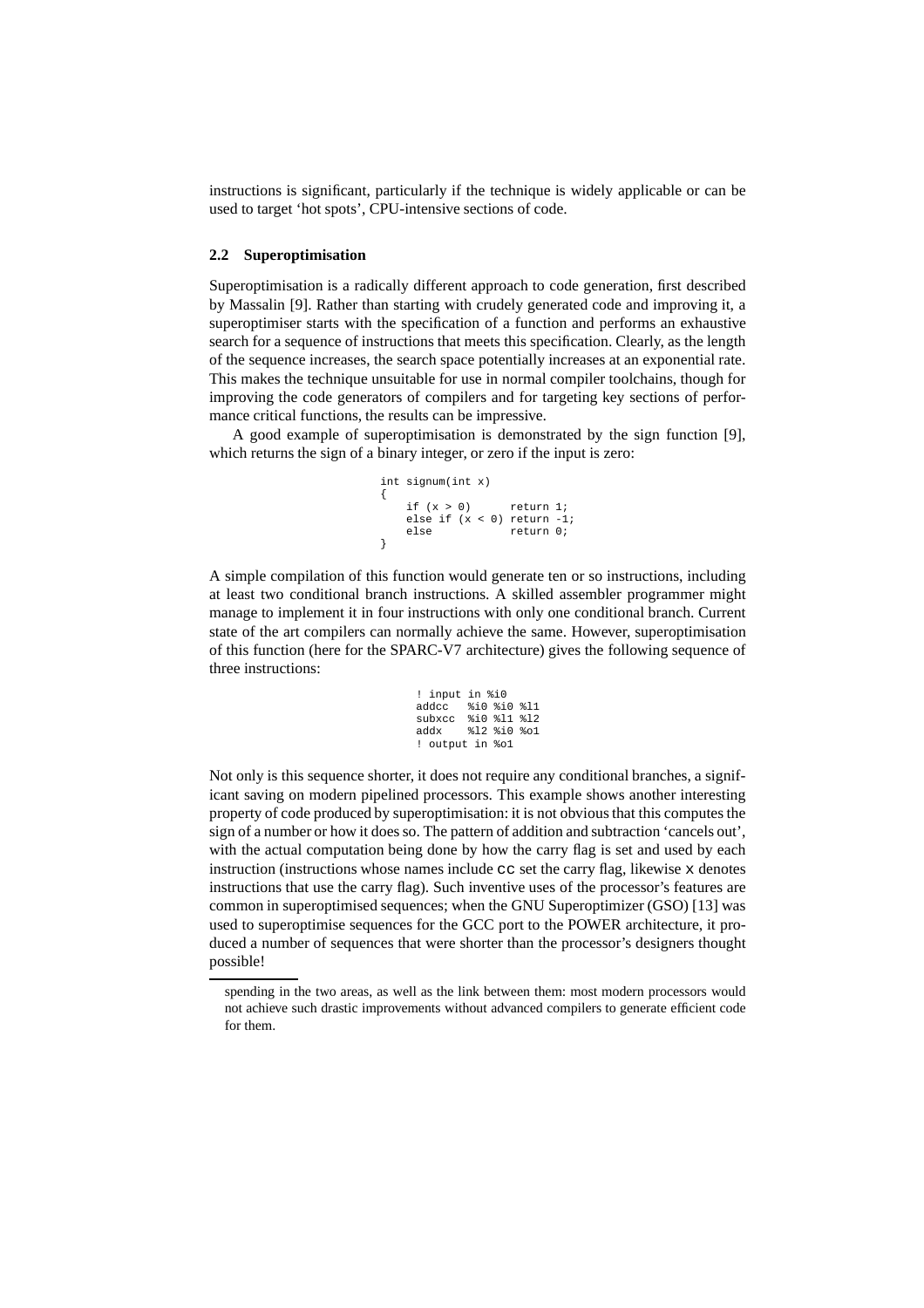Despite significant potential, superoptimisation has received relatively little attention within the field of compiler research. Following Massalin's work, the next superoptimising implementation was GSO, a portable superoptimiser developed to improve the GCC toolchain. It advanced on Massalin's search strategy by attempting to apply constraints while generating elements of the search space, rather than generating all possible sequences and then skipping those that were marked as clearly redundant. The most recent work on superoptimisation have been from the Denali project [14, 15]. Their approach was much closer to that of the TOAST project, using automatic theorem proving technology as an 'intelligent' approach to handling the large search spaces.

#### **2.3 Analysis of Problem Domain**

Superoptimisation naturally decomposes into two sub-problems: searching for sequences that meet some limited criteria and then verifying which of these candidates are fully equivalent to the input function.

The search space of possible sequences of a given length is very large, at least the number of instructions available to the power of the length of the sequences (thus growing at least exponentially as the length rises). However, a number of constraints exist that reduce the amount of the space that has to be searched. For example, if a sub-sequence is known to be non-optimal, then anything that includes it will also be non-optimal and thus can be discarded. Handling the size and complexity of this space is the current limit on superoptimiser performance.

Verifying that two code sequences are equivalent also involves a large space of possibilities (for a sequence with a single input it is  $2<sup>w</sup>$ , where w is the word length (the number of bits per register) of the machine architecture). However, it is a space that shows a number of unusual properties. Firstly, the process is a reasonably simple task for human experts, suggesting there may be a set of strong heuristics. Secondly, sequences of instructions that are equivalent on a reasonably small subset of the space of possible inputs tend to be equivalent on all of it. Both Massalin's superoptimiser and GSO handled verification by testing the new sequence for correctness on a representative set of inputs and declaring it equivalent if it passed. Although non-rigorous, this approach seemed to work in practise [9, 13].

Due to the problems in producing accurate, formal models of the search space of instruction sequences the complexity of superoptimisation is currently unknown.

# **3 Answer Set Programming**

Answer set programming is a form of declarative programming oriented towards solving difficult combinatorial search problems, which has emerged from research on the semantics of logic programming languages and non-monotonic reasoning [16, 17]. The answer set semantics have developed into an intuitive system for 'real-world reasoning'. For reasons of compactness, this paper only includes a brief summary of answer set semantics, though a more in-depth description can be found in [18].

Answer set semantics are defined with respect to *programs*, sets of Horn clause-style rules composed of literals. Two forms of negation are described: negation as failure and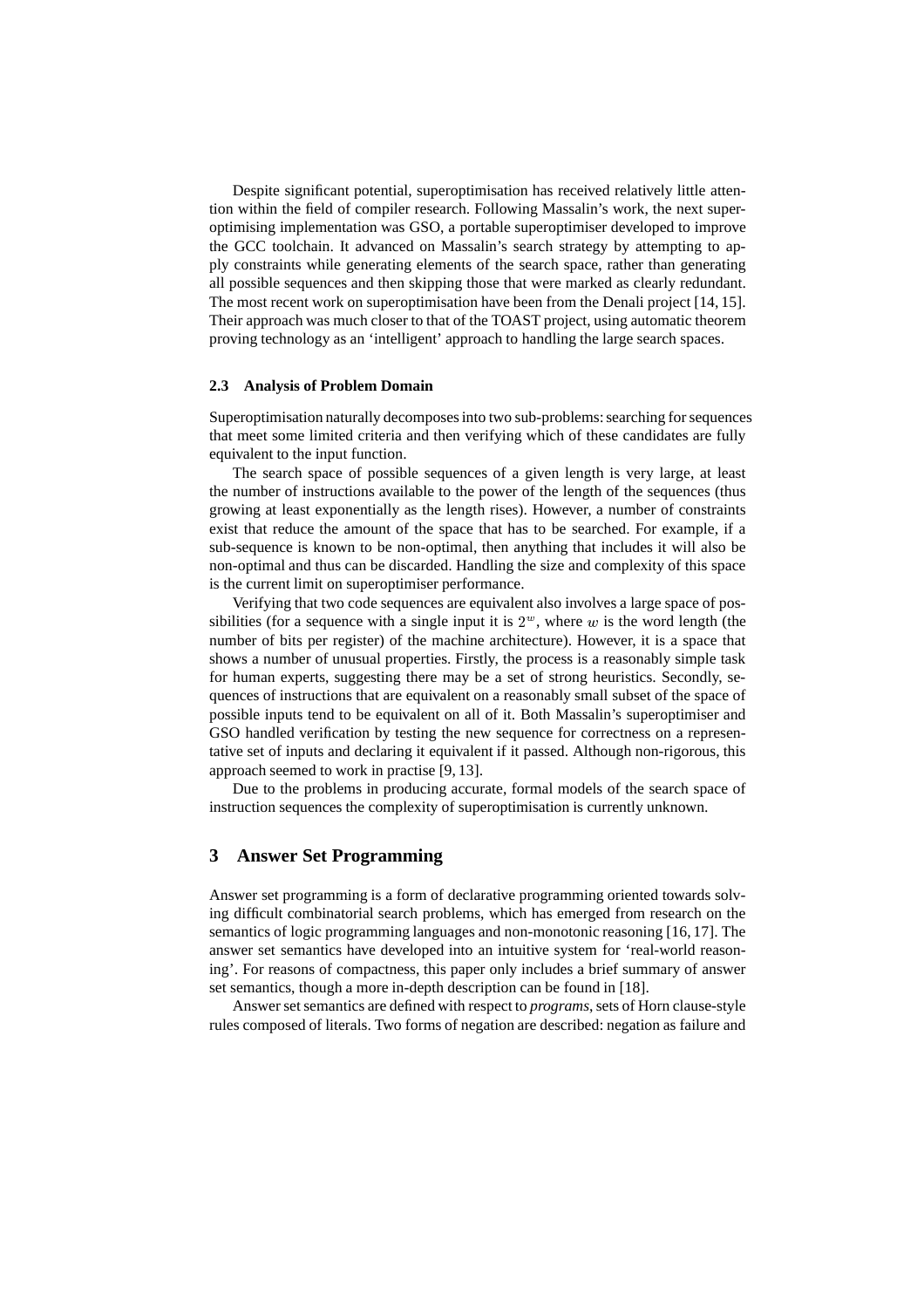explicit (or classical) negation. The first (denoted as  $not$ ) is interpreted as not knowing that the literal is true, while the second (denoted as  $\neg$ ) is knowing that the literal is not true. For example: 

$$
a \leftarrow b, not c.
$$
  

$$
\neg b \leftarrow not a.
$$

is interpreted as "a is known to be true if b is known to be true and c is not known to be true. b is known to be not true if a is not known to be true" (the precise declarative meaning is an area of ongoing work, see [19] for a further discussion). Constraints are also supported, which allow conjunctions of literals to be deemed inconsistent. Answer sets are sets of literals that are consistent (i.e. do not contain both  $a$  or  $\neg a$ ), not constrained (do not contain the bodies of any constraints) and supported (every literal has at least one acyclic way of concluding its truth). A given program may have zero or more answer sets.

Answer set programming is describing a problem as a program under the answer set semantics in such a way that the answer sets of the program correspond to the solutions of the problem. In many cases, this is simply a case of encoding the description of the problem domain and the description of what constitutes a solution. Thus, solving the problem is reduced to computing the answer sets of the program.

Computing an answer set of a program is an NP-complete task, but there are a number of sophisticated tools (known as answer set solvers) that can perform this computation. The first generation of efficient solvers (such as SMODELS [1] and DLV [20]) use a DPLL-style [21] algorithm. Before computation, the answer set program is *grounded* (an instantiation process that creates copies of the rules for each usable value of each variable) by using tools such as LPARSE [22], to remove variables. The answer sets are then computed using a backtracking algorithm; at each stage the sets of literals that are known to be true and not known to be true are expanded according to simple rules (similar to unit propagation in DPLL), then a branching literal is chosen according to heuristics and both possible branches (asserting the literal to be known to be true or not) are explored. An alternative approach is to use a SAT solver to generate candidate answer sets and then check whether these meet all criteria. This is the approach used by CMODELS [23] and ASSAT [24]. More recent work has investigated using 'Beowulf'-style parallel systems to explore possible models in parallel [25].

## **4 Total Optimisation using Answer Set Technology**

The TOAST system consists of a number of components that generate answer set programs and parse answer sets, with a 'front end' which uses these componentsto produce a superoptimised version of an input function. Data is passed between components either as fragments of answer set programs or in an architecture-independent, assembly language-like format. An answer set solver is then used as a 'black box' tool (currently any solver that supports LPARSE syntax).

ASP was chosen because the structure of the rules simplifies the modelling of the bitwise operation of instructions, while also allowing the modelling of complex constraints.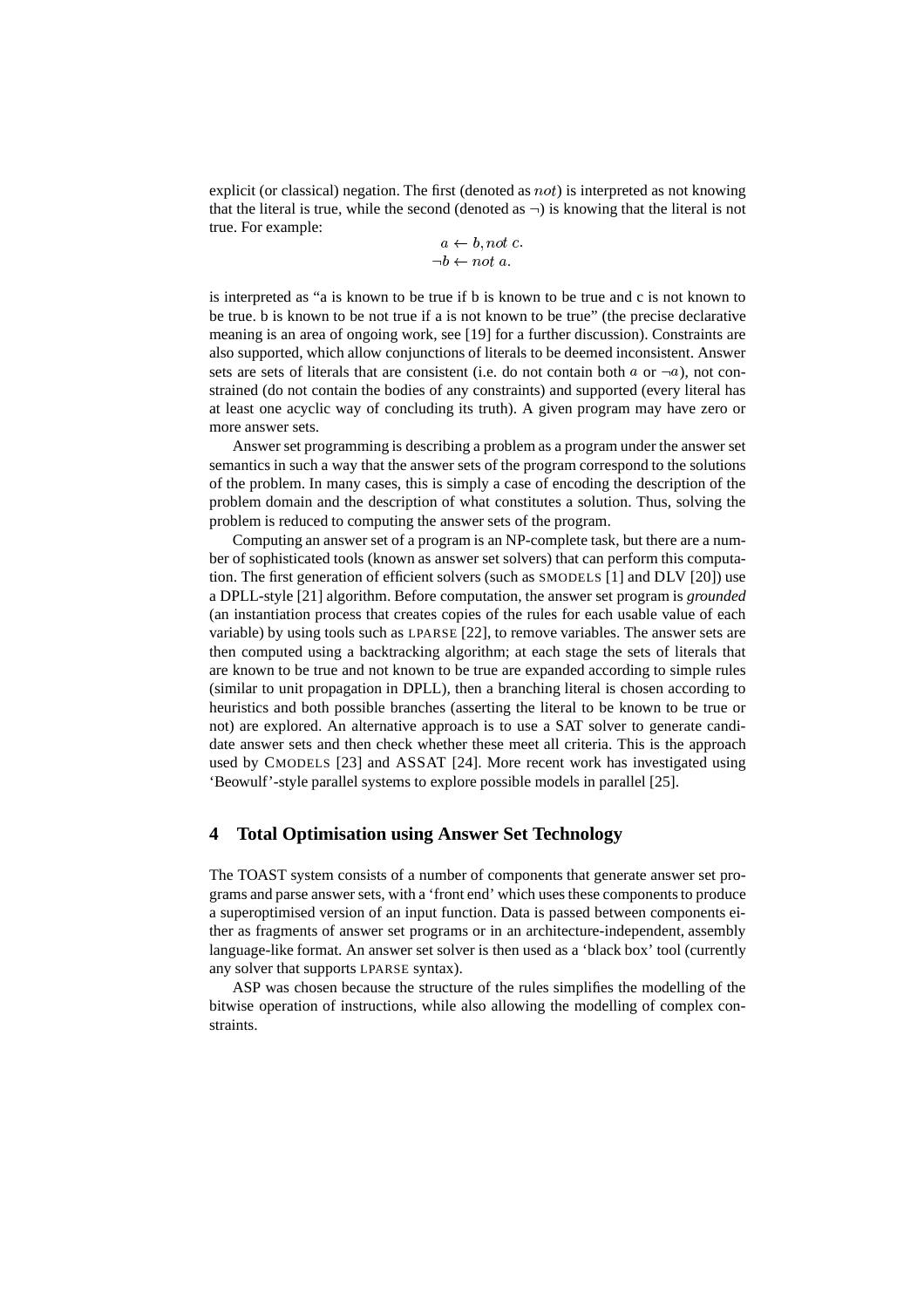#### **4.1 System Components**

Four key components provide most of the functionality of the TOAST system:

#### *pickVectors*

*input*: variable specification

*output*: ASP vectors

Given the specification of the inputs to an instruction sequence, a representative set of inputs (known as input vectors) are generated in ASP.

#### *execute*

*input*: ASP vectors, program

*output*: ASP constraints

Takes the input vectors (as generated by *pickVectors* or *verify*) and emulates running an instruction sequence with that input, giving constraints on the instruction sequence's outputs.

### *search*

*input*: search space, ASP vectors, ASP constraints

*output*: program fragments

Takes ASP fragments giving 'start' and 'end' values (from *pickVectors*/*verify* and *execute* respectively) and searches for all instruction sequences of a given length (the search space) that produce the correct output with the described input.

#### *verify*

*input*: program, program

*output*: boolean

Takes two instruction sequences with the same input specification and tests if they are equivalent. If they are not, an input vector on which they differ can be output, in a suitable form for *execute* and *search*.

The TOAST system is fully architecture independent. Architecture-specific information is stored in a description file which provides meta-information about the architecture, as well as which operations from the library of instructions are available. At the time of writing, TOAST supports the following architectures: MIPS [26], SPARC-V7 and SPARC-V8 [27]. Porting to a new architecture is simple and takes between a few hours and a week, depending on how many of the instructions used have already been modelled.

### **4.2 System Architecture**

The key observation underlying the design of the TOAST system is that any superoptimised sequence will necessarily be returned by using *search* on the appropriate instruction length. However, not everything that *search* returns is necessarily a correct answer. Thus, to generate superoptimised sequences the front end uses *pickVector* and *execute* on the input instruction sequence to create criteria for *search*. Instruction sequence lengths from one, up to one less than the length of the input sequence, are then searched sequentially. If any answers are given, another criteria set is created and the same length searched again. The two sets are then intersected, as any correct answer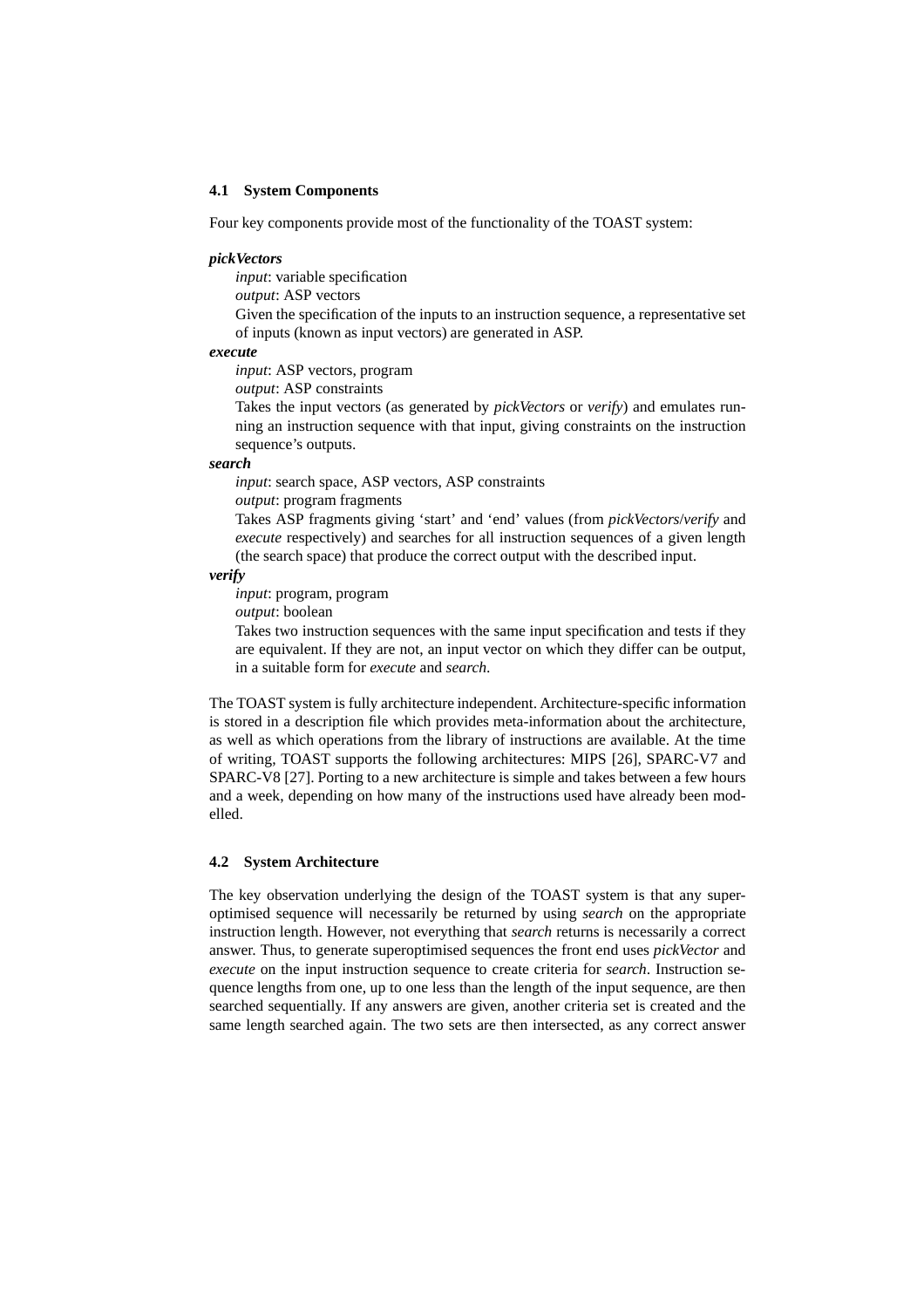```
haveJumped(C, T) :- jump(C, T, J), jumpSize(C, J),
                       time(C,T), colour(C).
pc(C,PCV+J,T+1) :- pc(C,PCV,T), jump(C,T,J), jumpSize(C,J),
time(C,T), colour(C), position(C,PCV).
pc(C,PCV+1,T+1) :- pc(C,PCV,T), not haveJumped(C,T),
                       time(C,T), colour(C), position(C,PCV).
pc(C,1,1).
```
**Fig. 1.** Flow Control Rules in ASP

must appear in both. This process is repeated until either the intersection is empty, in which case the search moves on to the next length, or until the intersection stops getting any smaller. *verify* can then be used to check members of this set for equivalence to the original input program.

#### **4.3 The Answer Set Programs**

All of the answer sets programs created in the system consist of a number of basic components.

*Flow control rules* define which instruction will be 'executed' at a given time step by controlling the pc (program counter) literal. An example set of flow control rules are given in Figure 1. The rules are fairly self-explanatory, for example, an instruction that asserts jump ( $C, T, J$ ), moves the program's execution on J instructions, otherwise it will just move forward by one. As ASP programs may need to simultaneously model multiple independent code streams (for example, when trying to verify their equivalence), all literals are 'tagged' with an abstract property called colour. The inclusion of the colour  $(C)$  literal in each rule then allows copies to be created for each code stream during instantiation. In most cases, when only one code stream is used, only one value of colour is defined and only one copy of each set of rules is produced; the overhead involved is negligible.

*Flag control rules* model the setting and maintenance of processor flags such as carry, overflow, zero and negative. Although generally only used for controlling conditional branches and multi-word arithmetic, these flags are a source of many superoptimised sequences and are thus of prime importance when modelling a processor.

The *instruction sequence* itself is represented as a series of facts, or in the case of *search*, a set of choice rules (choice rules are a syntactic extension to ASP, see [1]). These literals are then used by the *instruction definitions* to control the value literals that give the value of various registers within the processor. If the literal is in the answer set, the given bit is taken to be a 1, if the classically-negated version of the literal is in the answer set then it is a 0. An example instruction definition, for a logical XOR (exclusive or) between registers, is given in Figure 2. Note the use of negation as failure to reduce the number of rules needed and the declaration that  $l \times \sigma r$  is symmetric, which is used to reduce the search space.

*Input vectors* and *output constraints* are the program fragments created by *pickVectors* and *execute* respectively. None of the ASP programs generated require disjunction, aggregates or any other non-syntactic extensions to answer set semantics.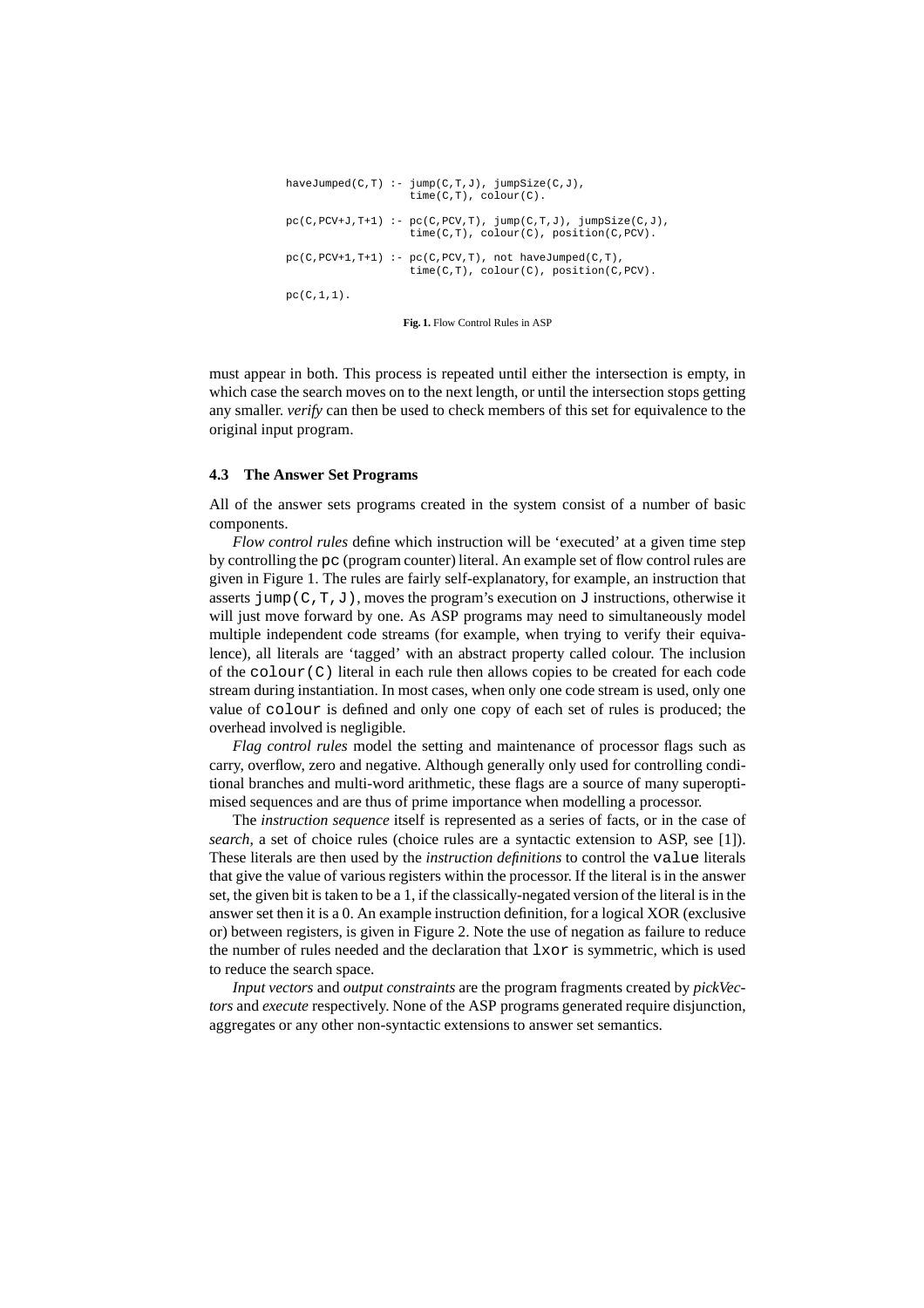```
value(C,T,B) :- istream(C,P,lxor,R1,R2,none), pc(C,P,T),
                value(C,R1,B), -value(C,R2,B)
                register(R1), register(R2), colour(C),
                position(C,P), time(C,T), bit(B).
value(C,T,B) :- istream(C,P,lkor,R1,R2,none), pc(C,P,T),-value(C,R1,B), value(C,R2,B),
                register(R1), register(R2), colour(C),
                position(C,P), time(C,T), bit(B).
-value(C,T,B) :- istream(C,P,lxor,R1,R2,none), pc(C,P,T),not value(C,T,B), register(R1), register(R2),
                 colour(C), position(C,P), time(C,T), bit(B).
symmetricInstruction(lxor).
```
**Fig. 2.** Modelling of a Logical XOR Instruction in ASP

# **5 Testing**

In this section we present preliminary results on using ASP as a tool for superoptimisation, also showing some interesting properties of the different answer set solvers used in the tests.

# **5.1 System and Solvers**

Tests were run on a Beowulf-style cluster of sixteen 800MHz Intel Celeron, 512MB RAM machines connected by 100Mb Ethernet, running SuSE Linux 9.2. Results are given for SMODELS-2.28 (denoted s), SURYA [28] (denoted u), NOMORE++ 1.4 [29] (denoted  $m$ ) and the MPI version of PLATYPUS running on  $n$  nodes (denoted  $p/n$ ). CMODELS, ASSAT and LPSM were also tested, though concerns over their stability and correctness means the results are not presented. DLV has yet to be tested, as the difference in syntax would require extensive alterations to the input programs. It is hoped that we will soon be able to publish results for these solvers. LPARSE-1.0.17 was used to ground the programs. Times for the sequential solvers were recorded using the system time command, while the MPI wall time was used for PLATYPUS (both given in seconds).

# **5.2 Test Programs**

Three suites of programs were used in the tests. In the first, *search* was used to generate programsthat searched the space of SPARC-V7 instructionsfor candidate optimisations for the following instruction sequence:

```
! input in %i0, %i1<br>and %i0 %i1 %11
and %i0 %i1 %l1
add %i0 %l1 %l2
add %i0 %12 %13<br>sub 0 %13 %ol
           sub 0 %l3 %o1
! output in %o1
```
This sequence was selected as a 'worst case', an example of a sequence that cannot be superoptimised, giving an approximate ceiling on the performance of the system. Programs s1 to s4 are searches over the spaces of 1 to 4 instructions respectively.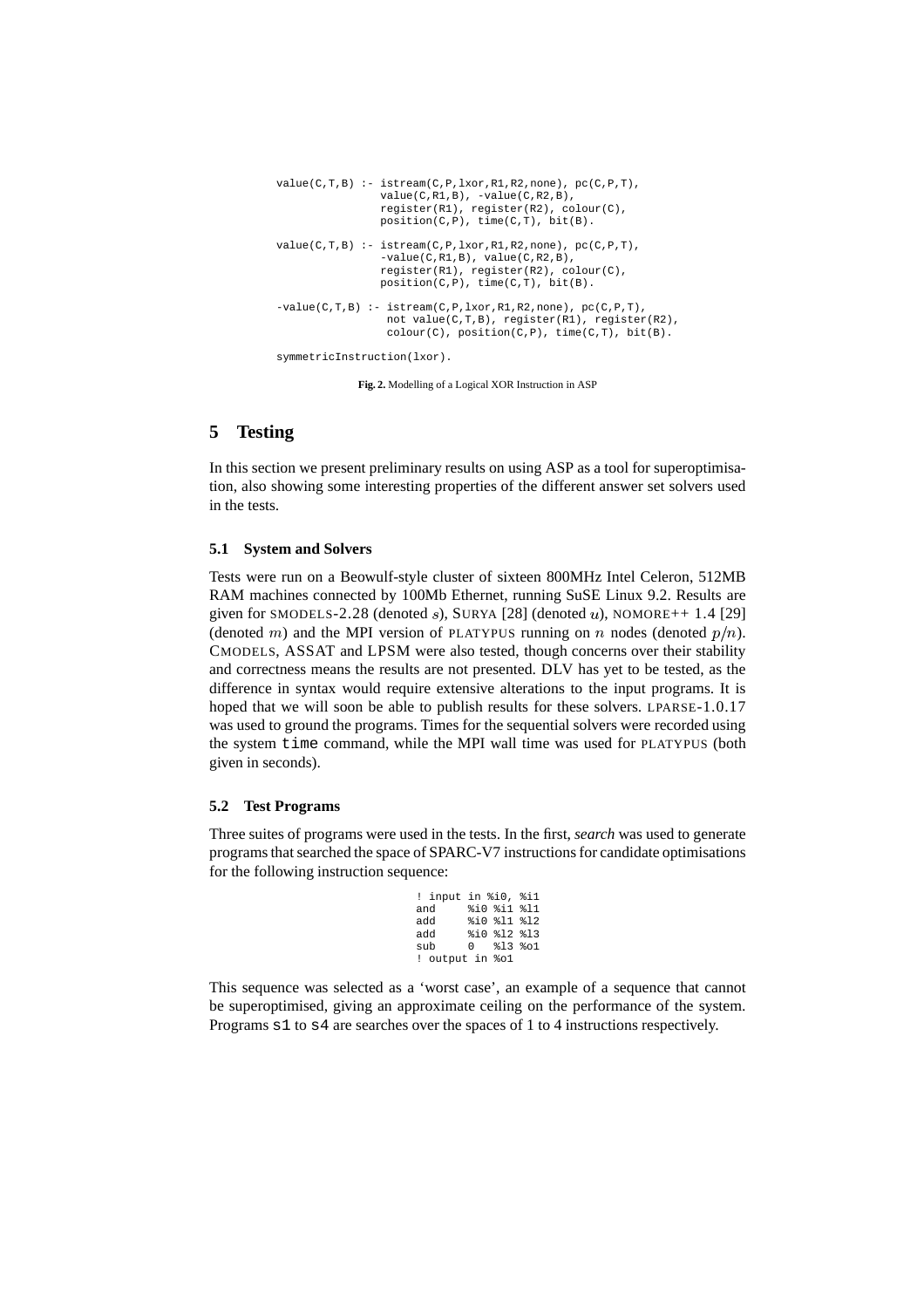The remaining two test suites give different approaches to testing *verify*. In the first case, an older encoding of the search space using choice rules (and thus limiting it to SMODELS and PLATYPUS) was used. The test was to verify the equivalence of:

| ! input in %i0  |  |  | ! input in %i0  |  |  |
|-----------------|--|--|-----------------|--|--|
|                 |  |  | umult %i0 2 %o1 |  |  |
| ! output in %o1 |  |  | ! output in %o1 |  |  |

using the SPARC-V8 $3$  architecture, but varying the processor word length (the number of bits per register). This pair of programs were chosen because, although they are clearly equivalent, the modelling and reasoning required to show this is non-trivial. Programs v8 to v24 are variants with word lengths of 8 to 24 bits respectively.

The final test suite for *verify* uses two instruction sequences that differed only on one input, thus creating a program with a single answer set. The size of the search space was altered by simply fixing the value of some of the bits (programs w8 to w24 test for equivalence over 8 to 24 bits). The instruction sequences were:

| ! input in %i0                     | ! input in %i0            |  |  |
|------------------------------------|---------------------------|--|--|
| sra %il 31 %ll<br>orcc %11 %11 %01 | $addcc$ $%10$ $%10$ $%11$ |  |  |
| bne 2                              | $subxcc$ $%11$ $%12$      |  |  |
| add %11 1 %o1                      | addx %12 %10 %01          |  |  |
| ! output in %o1                    | ! output in %o1           |  |  |

The programs used in these tests are available online<sup>4</sup> and will be contributed to the Asparagus benchmark collection [30].

### **5.3 Results**

Figure 3 gives the number of atoms, answer sets and rules, along with the sizes of the search spaces, for the programs used in the tests. Timing results for the *search* tests are given in Figure 4, while the results for the two *verify* tests are given in Figures 5 and 7 and graphed in Figures 6 and 8 respectively. Not all tests could be completed due to time constraints, with entries marked  $>$  n aborted after n seconds and those marked  $$ not attempted due to estimated compute times. Results for PLATYPUS on a single node are not presented, due to limitations in the current MPI implementation.

#### **5.4 Analysis**

The results presented suggest a number of interesting conclusions. Firstly, answer set solvers are capable of handling non-trivial, real-world problems and attempting to solve the problem of generating optimal code with them is viable. Although the compute time for the space of four instructions is prohibitively high, it is worth noting that this is without even obvious constraints (such as the output of each instruction apart from the

 $3$  SPARC-V8 is an later, minimal extension of SPARC-V7 with the addition of the umult instruction.

<sup>4</sup> http://www.bath.ac.uk/˜mjb/toast/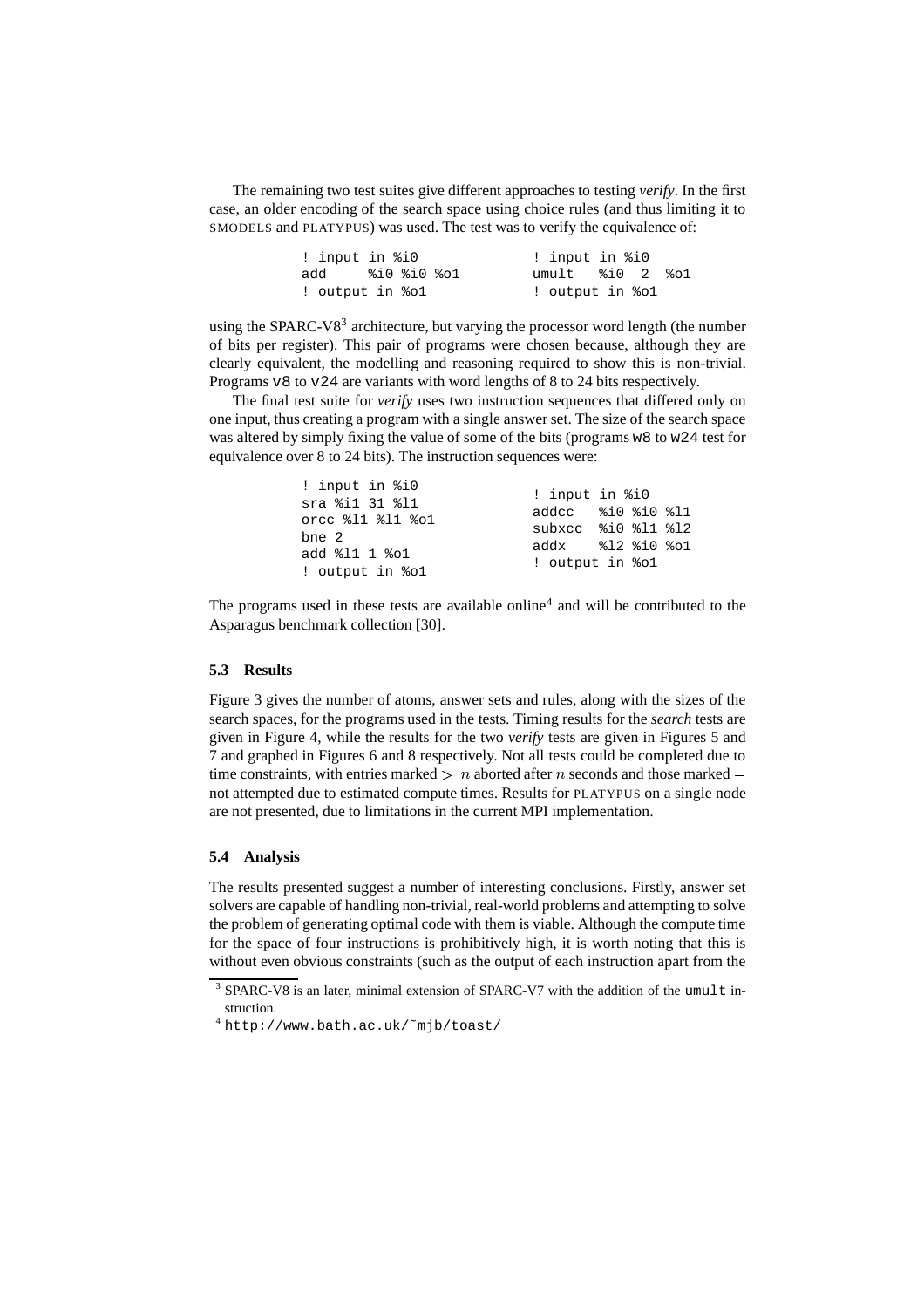| Program Atoms |      | Rules   |                |     |      |       | Raw search space Program Atoms Rules Raw search space |
|---------------|------|---------|----------------|-----|------|-------|-------------------------------------------------------|
| v8            | 975  | 1755    | $2^8$          | w8  | 2296 | 12892 | $2^8$                                                 |
| v9            | 1099 | 2063    | 2 <sup>9</sup> | w9  | 2296 | 12894 | 2 <sup>9</sup>                                        |
| v10           | 1235 | 2402    | $2^{10}$       | w10 | 2296 | 12896 | $2^{10}$                                              |
| v11           | 1383 | 2772    | $2^{11}$       | w11 | 2296 | 12898 | $2^{11}$                                              |
| v12           | 1543 | 3173    | $2^{12}$       | w12 | 2296 | 12900 | $2^{12}$                                              |
| v13           | 1715 | 3605    | $2^{13}$       | w13 | 2296 | 12902 | $2^{13}$                                              |
| v14           | 1899 | 4068    | $2^{14}$       | w14 | 2296 | 12904 | $2^{14}$                                              |
| v15           | 2095 | 4562    | $2^{15}$       | w15 | 2296 | 12906 | $2^{15}$                                              |
| v16           | 2303 | 5087    | $2^{16}$       | w16 | 2296 | 12908 | $2^{16}$                                              |
| v17           | 2527 | 5645    | $2^{17}$       | w17 | 2296 | 12910 | $2^{17}$                                              |
| v18           | 2763 | 6234    | $2^{18}$       | w18 | 2296 | 12912 | $2^{18}$                                              |
| v19           | 3011 | 6854    | $2^{19}$       | w19 | 2296 | 12914 | $2^{19}$                                              |
| v20           | 3271 | 7505    | $2^{20}$       | w20 | 2296 | 12916 | $2^{20}$                                              |
| v21           | 3543 | 8187    | $2^{21}$       | w21 | 2296 | 12918 | $2^{21}$                                              |
| v22           | 3827 | 8900    | $2^{22}$       | w22 | 2296 | 12920 | $2^{22}$                                              |
| v23           | 4123 | 9644    | $2^{23}$       | w23 | 2296 | 12922 | $2^{23}$                                              |
| v24           | 4431 | 10419   | $2^{24}$       | w24 | 2296 | 12924 | 2 <sup>24</sup>                                       |
| s1            | 6873 | 1197185 | 129            |     |      |       |                                                       |
| s2            | 6873 | 1197184 | 35862          |     |      |       |                                                       |
| s3            | 6873 | 1197183 | 15241350       |     |      |       |                                                       |
| s4            | 6873 | 1197182 | 9190534050     |     |      |       |                                                       |

**Fig. 3.** Program Sizes

| Program | -S          | u                                                            | $_{m}$ | p/2 | p/4 | p/8                           | p/16                            |
|---------|-------------|--------------------------------------------------------------|--------|-----|-----|-------------------------------|---------------------------------|
| s1      | 42.93       | 1736.11                                                      | 60.95  |     |     |                               | 140.327 141.824 139.167 141.167 |
| s2      | 214.31      | 66357.55                                                     | 235.08 |     |     | 256.68 397.393 410.122 461.69 |                                 |
| s3      | 74777.67    | > 304401.98 > 407556.46  51580   19523.7   9758.36   7503.68 |        |     |     |                               |                                 |
| s4      | > 237337.35 |                                                              |        | -   | -   |                               | -                               |

**Fig. 4.** Search Test Times (secs)

last must be used, no instruction or argument pair should be repeated, etc), let alone some of the more sophisticated constraints (such as removing all non-optimal pairs and triples). Thus implementing *search* using ASP seems eminently possible. The results for *verify* are less encouraging and suggest that attempting to verify sequences using greater than 32 bits of input is likely to require significant resources given currentsolver technology.

The results also suggest a number of interesting points related to solver design and implementation. Firstly, clearly implementation does matter. SURYA implements a slight refinement of the algorithm used in SMODELS, but performs significantly worse in almost all cases. How serious these implementation differences are is not known, but clearly for any solver that is intended to be competitive, implementation details do matter. Another, more subtle issue suggested by these results is the cost of *lookahead*. In the first verify test, the times increase significantly faster that doubling, despite the search space itself only doubling. In the second test, the rate of increase is much closer to doubling. In the first case, the increasing number of atoms, and thus the rising cost of *lookahead* is thought to cause this disparity. This fits with other experiments that have been run using the TOAST programs and explains why NOMORE++ is gener-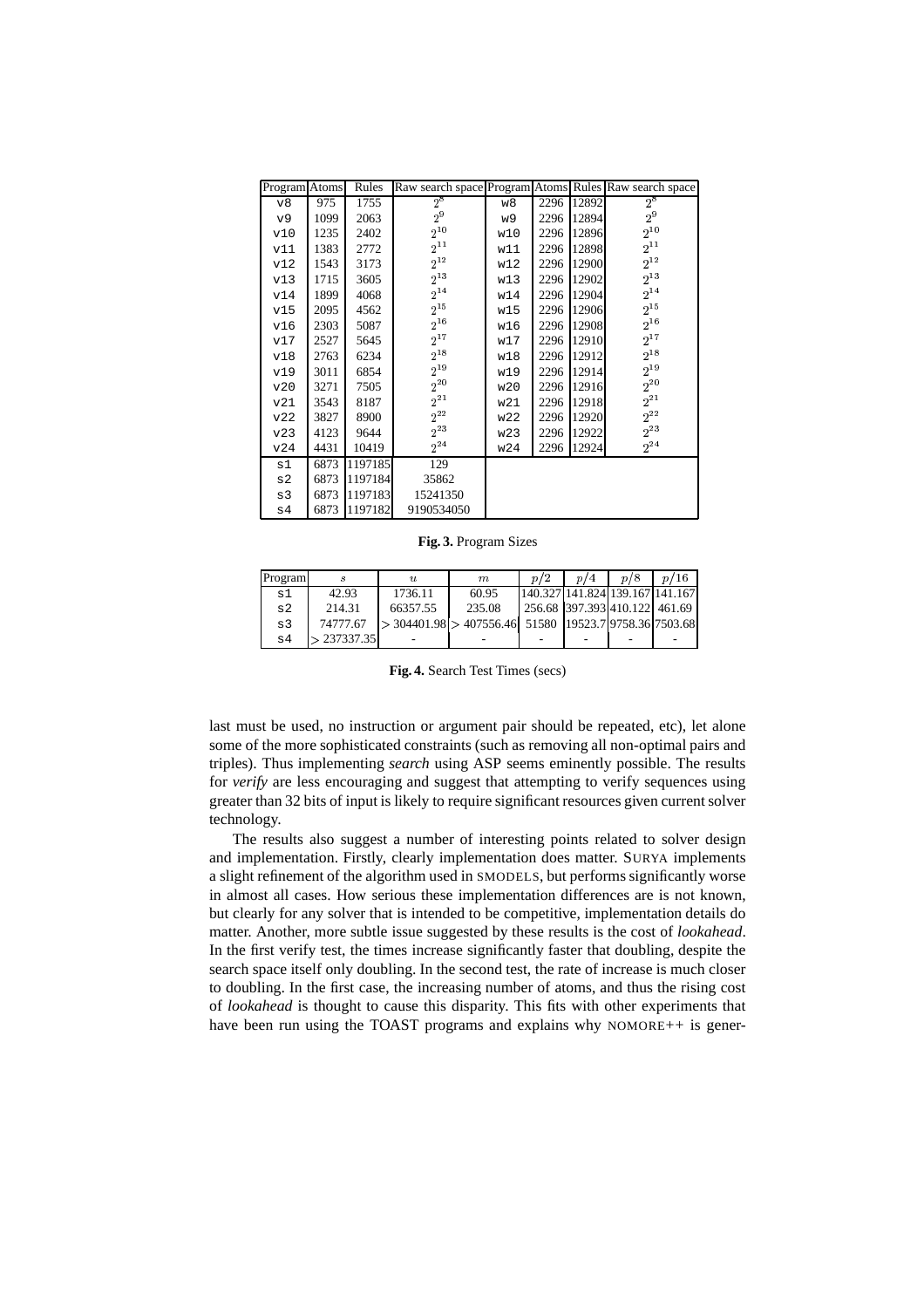| Program | $\mathcal{S}_{\mathcal{S}}$ | p/2      | p/4     | p/8               | p/16     |
|---------|-----------------------------|----------|---------|-------------------|----------|
| v8      | 0.153                       | 0.497732 |         | 0.56070910.633932 | 0.721136 |
| v9      | 0.306                       | 0.866704 | 0.70772 | 0.80805510.935053 |          |
| v10     | 0.675                       | 1.61512  | 1.2337  | 1.16333           | 1.39326  |
| v11     | 1.537                       | 3.42153  | 1.97181 | 1.93191           | 2.2948   |
| v12     | 3.597                       | 7.46042  | 4.28284 | 3.53243           | 3.38788  |
| v13     | 8.505                       | 15.8174  | 8.86814 | 6.25371           | 6.22179  |
| v14     | 17.795                      | 34.4004  | 19.5743 | 12.38             | 9.52772  |
| v15     | 39.651                      | 77.0911  | 41.1235 | 27.2365           | 15.3818  |
| v16     | 93.141                      | 167.222  | 71.3785 | 46.6144           | 35.3159  |
| v17     | 217.162                     | 372.57   | 146.603 | 99.3623           | 72.3708  |
| v18     | 463.025                     | 815.373  | 384.237 | 189.690           | 122.038  |
| v19     | 1002.696                    | 1738.02  | 681.673 | 421.681           | 262.611  |
| v20     | 2146.941                    | 3790.84  | 1514.80 | 896.705           | 566.040  |
| v21     | 4826.837                    | 8206.4   | 3438.71 | 1874.36           | 1244.95  |
| v22     | 11168.818                   | 17974.8  | 6683.06 | 3850.71           | 2296.87  |
| v23     | 23547.807                   | 38870.5  | 15047   | 7947.95           | 4833.66  |
| v24     | 52681.498                   | 83405.1  | 32561.2 | 16165.4           | 10580.4  |

**Fig. 5.** First Verify Test (secs)

ally slower than SMODELS. Interestingly, the second verify test also has  $NOMORE++S$ times increasing by less than a factor of two as the search space doubles, suggesting that, although more costly, its branching heuristic is indeed 'smarter'. Again this fits with other tests, which have found degenerate *verify* programs where NOMORE++'s branching heuristic has performed significantly better than any other solver.

Finally, the results suggest some interesting possibilities in the field of distributed solver development. The performance of PLATYPUS on  $s3$  and  $v16$  to  $v24$  demonstrates the power of the technique and that, especially for larger programs, near-linear speed up is possible. However, the performance on  $s1$ ,  $s2$  and  $v8$  to  $v15$  also shows that, unsurprisingly, on smaller programs the overhead of distribution outweighs the benefits. Why PLATYPUS takes longer than SMODELS on w8 to w24 is not known. Potentially, the smaller number of atoms meant the program's balance between *expand*, *lookahead* and branching were not of the right form to demonstrate the value of distribution or problems with the delegation policy. Parallel solvers are clearly a very powerful advance in solver technology, but one that must be used carefully.

## **6 Future Development**

One of the key targets in the next stage of TOAST development is to reduce the amount of time required in searching. Doing so will also increase the length of instruction sequence that can be found. This requires improving both the programs that are generated and the tools used to solve them.

A key improvement to the generated programs will be to remove all short sequences that are known to be non-optimal. A slight modification to *search* allows it to generate all possible instruction sequences of a given length. By superoptimising each one of these for the smaller lengths, it is then possible to build a set of equivalence classes of instructions. Only the shortest member of each class needs to be in the search space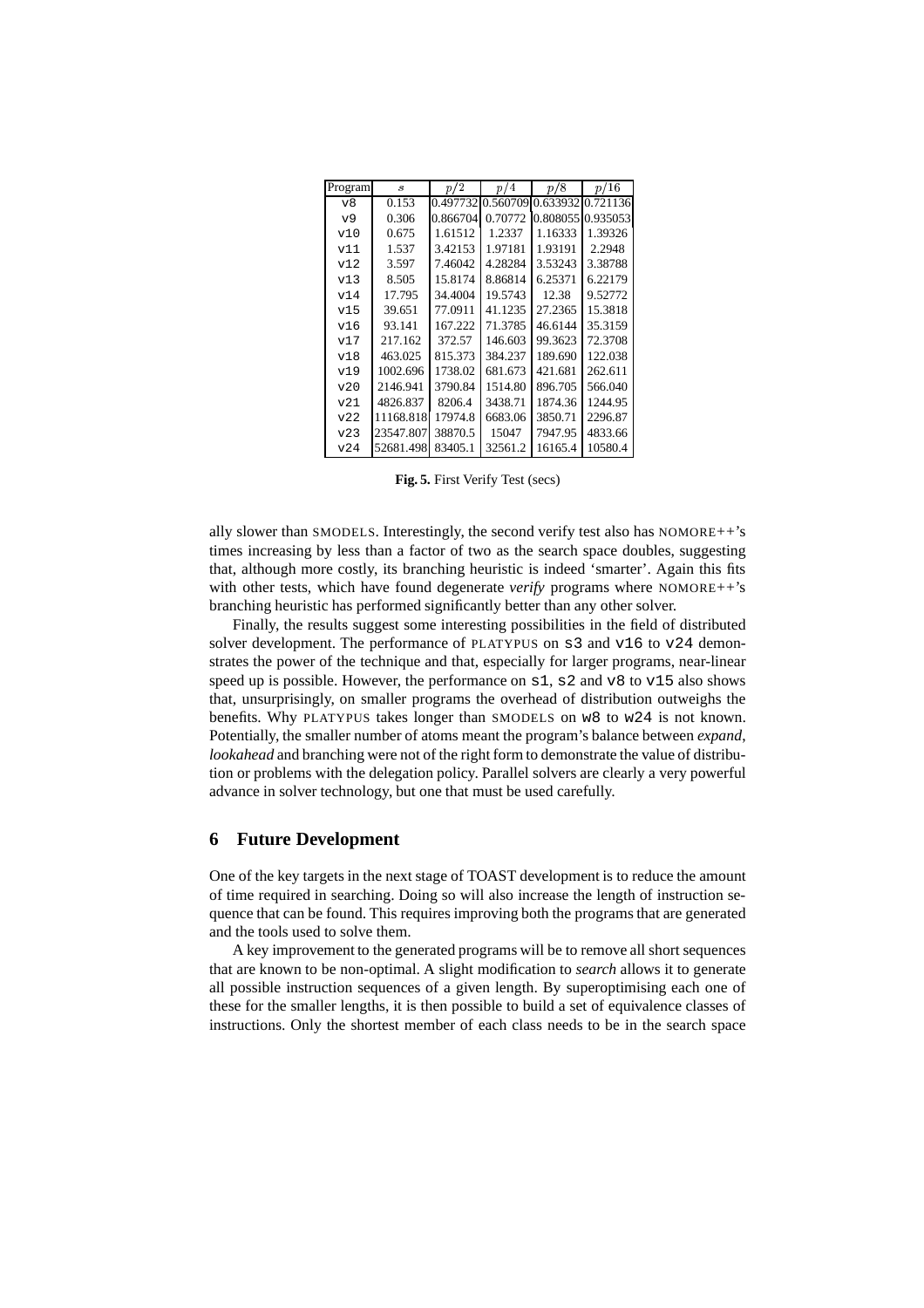

**Fig. 6.** First Verify Test Timings (log scale)

and thus a set of constraints can be added to the programs that *search* generates. This process only ever needs to be done once for each processor architecture the TOAST system is ported to and will give significant improvements in terms of search times. The equivalence classes generated may also be useful to augment *verify*.

The other developments needed to reduce the *search* time are in the tools used. Addressing the amount of memory consumed by LPARSE and attempting to improve the scaling of the SMODELS algorithm are both high priorities.

The performance of *verify* also raises some interesting questions. In its current form, it is usable for some of the smaller, embedded processors, though it is unlikely to scale to high end, 64 bit processors. A number of alternative approaches are being considered, such as attempting to prove equivalence results about the ASP program generated, reducing the instructions to a minimal/pseudo-normal form (an approach first used by Massalin), using some form of algebraic theorem proving (as the Denali project used) or attempting to use the observation that sequences equivalent on a small set of points tend to be equivalent on all of them.

Using the TOAST system to improve the code generated by toolchains such as GCC is also a key target for the project. By implementing tools that translate between the TOAST internal format and processor-specific assembly language, it will be possible to check the output of GCC for sequences that can be superoptimised. Patterns that occur regularly could be added to the instruction generation phase of GCC. The code generators used by JIT (Just In Time) compilers and performance critical system libraries, such as GMP (GNU Multiple Precision Arithmetic Library) could also be application areas.

It is hoped that it will not only prove useful as a tool for optimising sections of performance-critical code, but that the ASP programs could be used as benchmarks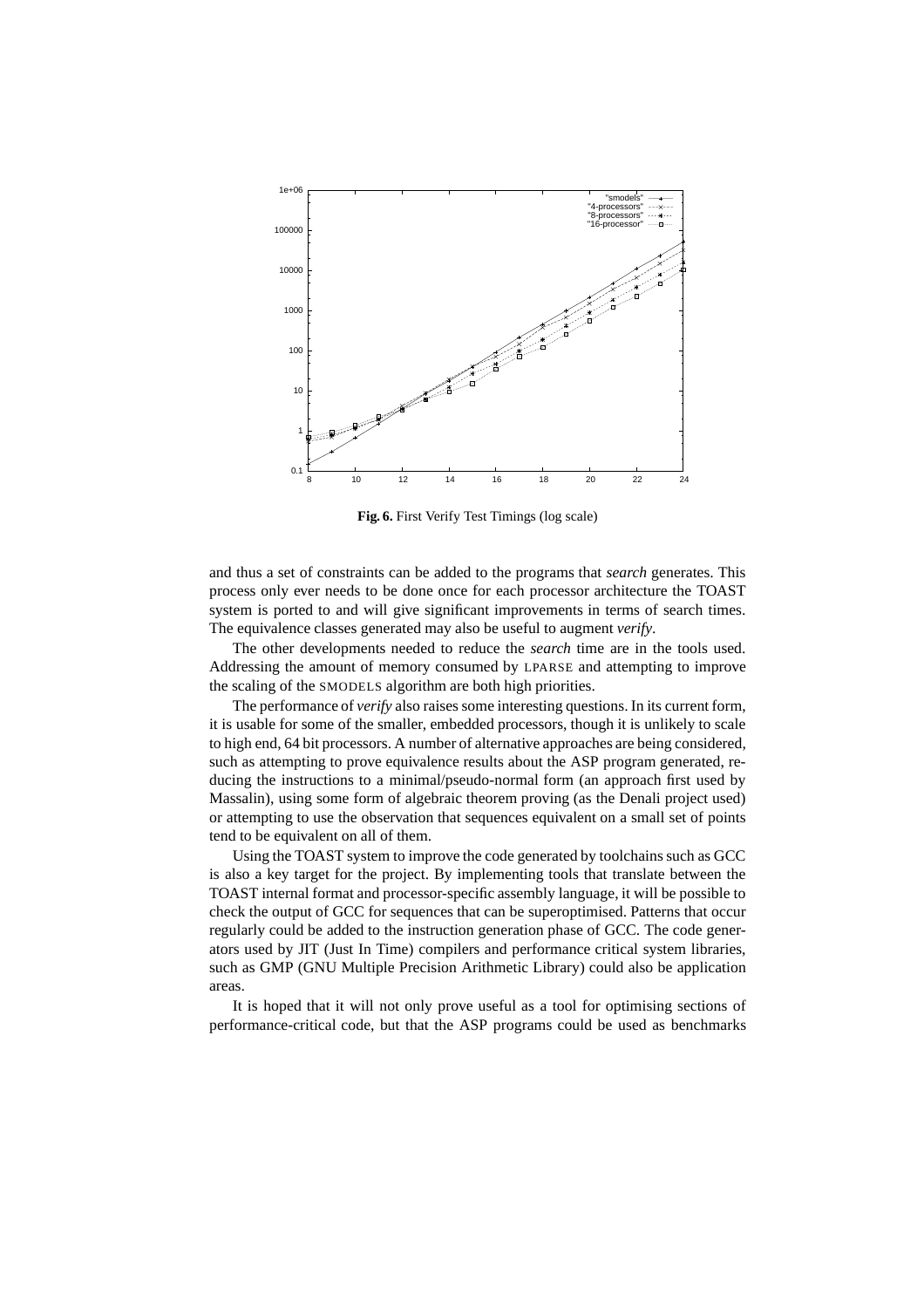| Program | $\boldsymbol{s}$ | $\boldsymbol{u}$                                            | m        | p/2                              | p/4                             | p/8 | p/16                            |  |
|---------|------------------|-------------------------------------------------------------|----------|----------------------------------|---------------------------------|-----|---------------------------------|--|
| w8      | 0.63             | 10.939                                                      | 3.05     |                                  | 3.90092 5.31244 5.24863         |     | 5.6869                          |  |
| w9      | 0.75             | 20.077                                                      | 4.78     |                                  | 5.18021 5.65978 7.06414 6.04698 |     |                                 |  |
| w10     | 1.02             | 35.487                                                      | 8.03     |                                  |                                 |     | 6.6786616.6493517.2974817.87806 |  |
| w11     | 1.67             | 72.561                                                      | 13.83    |                                  | 10.2767 10.0379 10.7023 9.45804 |     |                                 |  |
| w12     | 2.79             | 129.669                                                     | 25.67    |                                  | 17.4263 15.9894 15.3256 14.996  |     |                                 |  |
| w13     | 5.03             | 248.974                                                     | 45.83    |                                  | 32.1642 27.4496 27.4135 22.0735 |     |                                 |  |
| w14     | 8.99             | 541.228                                                     | 88.23    | 60.5059                          | 54.06                           |     | 47.4698 40.7822                 |  |
| w15     | 18.46            | 1019.908                                                    | 161.95   |                                  | 118.506 102.141 77.1823 68.1758 |     |                                 |  |
| w16     | 32.55            | 1854.699                                                    | 303.69   | 232.18                           | 189.572 174.96                  |     | 136.873                         |  |
| w17     | 69.06            | 3918.655                                                    | 554.62   |                                  | 460.882 386.886 357.874 252.538 |     |                                 |  |
| w18     | 128.03           | 7245.888                                                    | 1034.30  | 910.266 774.498 653.251 467.091  |                                 |     |                                 |  |
| w19     | 254.43           | 14235.360                                                   | 1898.05  | 1815.9111602.5111311.381885.655  |                                 |     |                                 |  |
| w20     | 526.03           | 27028.049                                                   | 3576.83  | 3647.52 3012.45 2558.88 1527.01  |                                 |     |                                 |  |
| w21     | 1035.09          | 60064.824                                                   | 6418.55  | 17306.2616061.8514715.5513378.42 |                                 |     |                                 |  |
| w22     |                  | 2552.65 109205.951 11910.02 14813.1 11279.8 9499.05 6788.65 |          |                                  |                                 |     |                                 |  |
| w23     |                  | 4091.70 238583.922 22766.03                                 |          |                                  |                                 |     | 23948.4 18912.2 11793.5         |  |
| w24     | 8730.61          |                                                             | 43161.32 |                                  |                                 |     | 47673.3 37630.4 23156.8         |  |

**Fig. 7.** Second Verify Test (secs)

for solver performance and the basis of other applications which reason about machine code.

# **7 Conclusion**

This paper suggests that ASP can be used to solve large-scale, real-world problems. Future work will hopefully demonstrate this is also a powerful approach to superoptimisation and thus, perhaps even a 'killer application' for ASP.

However, it is not without challenges. Although savings to both the size of the ASP programs used and their search spaces are possible, this will remain a 'high end' application for answer set solvers. Some of the features it requires, such as the handling of large, sparse search spaces and efficiency in producing all possible answer sets (or traversing the search space of programs without answer sets) are not key targets of current solver development.

The TOAST project demonstrates that answer set technology is ready to be used in large-scale applications, although more work needs to be done to make it competitive.

### **References**

- 1. I. Niemelä and P. Simons: Smodels: An Implementation of the Stable Model and Well-Founded Semantics for Normal Logic Programs. In: Proceedings of the 4th International Conference on Logic Programing and Nonmonotonic Reasoning (LPNMR'97). Volume 1265 of LNAI., Springer (1997) 420–429
- 2. Thomas Eiter and Nicola Leone and Cristinel Mateis and Gerald Pfeifer and Francesco Scarcello: The KR System DLV: Progress Report, Comparisons and Benchmarks. In: Proceedings of the 6th International Conference on the Principles of Knowledge Representation and Reasoning (KR'98), Morgan Kaufmann (1998) 406–417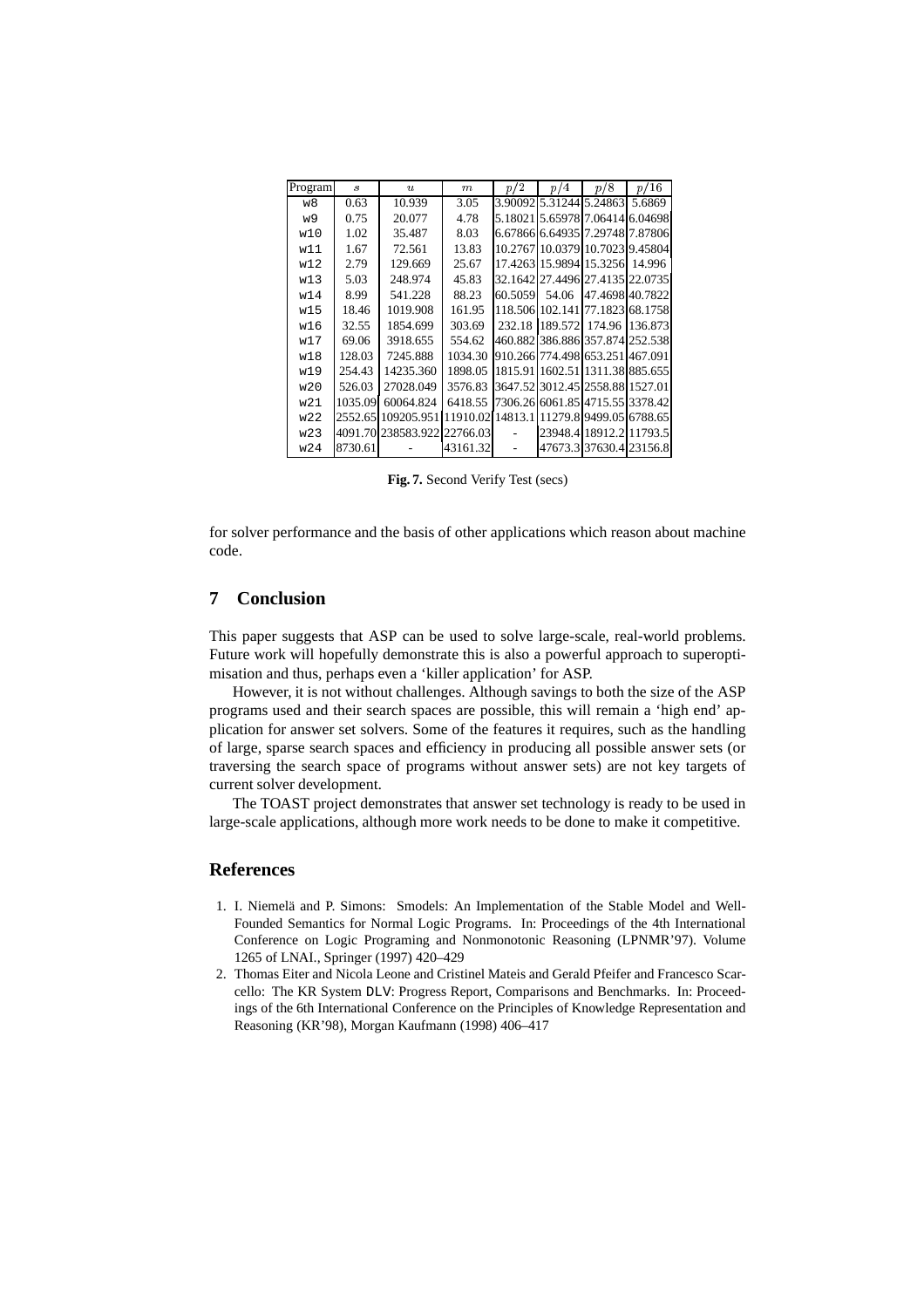

**Fig. 8.** Second Verify Test Timings (log scale)

- 3. WASP: WP5 Report: Model Applications and Proofs-of-Concept. http://www.kr. tuwien.ac.at/projects/WASP/wasp-wp5-web.html (2004)
- 4. Thomas Eiter and Wolfgang Faber and Nicola Leone and Gerald Pfeifer and Axel Polleres: Using the DLV System for Planning and Diagnostic Reasoning. In: Proceedings of the 14th Workshop on Logic Programming (WLP'99). (2000) 125–134
- 5. Monica Nogueira and Marcello Balduccini and Michael Gelfond and Richard Watson and Matthew Barry: An A-Prolog Decision Support System for the Space Shuttle. In: Proceedings of the 3rd International Symposium on Practical Aspects of Declarative Languages (PADL'01). Volume 1990 of LNCS., Springer (2001) 169–183
- 6. De Vos, M., Crick, T., Padget, J., Brain, M., Cliffe, O., Needham, J.: A Multi-agent Platform using Ordered Choice Logic Programming. In: Proceedings of the 3rd International Workshop on Declarative Agent Languages and Technologies (DALT'05). Volume 3904 of LNAI., Springer (2006) 72–88
- 7. P. Giorgini, F. Massacci, J. Mylopoulos and N. Zannone: Requirements Engineering Meets Trust Management: Model, Methodology, and Reasoning. In: Proceedings of the 2nd International Conference on Trust Management (iTrust 2004). Volume 2995 of LNCS., Springer (2004) 176–190
- 8. S. Costantini and A. Formisano and E. Omodeo: Mapping Between Domain Models in Answer Set Programming. In: Proceedings of Answer Set Programming: Advances in Theory and Implementation (ASP'03). (2003)
- 9. Massalin, H.: Superoptimizer: A Look at the Smallest Program. In: Proceedings of the 2nd International Conference on Architectural Support for Programming Languages and Operating Systems (ASPLOS'87), IEEE Computer Society Press (1987) 122–126
- 10. Aho, A.V., Sethi, R., Ullmann, J.D.: Compilers: Principles, Techniques and Tools. Addison-Wesley (1986)
- 11. Appel, A.W.: Modern Compiler Implementation in C. Cambridge University Press (2004)